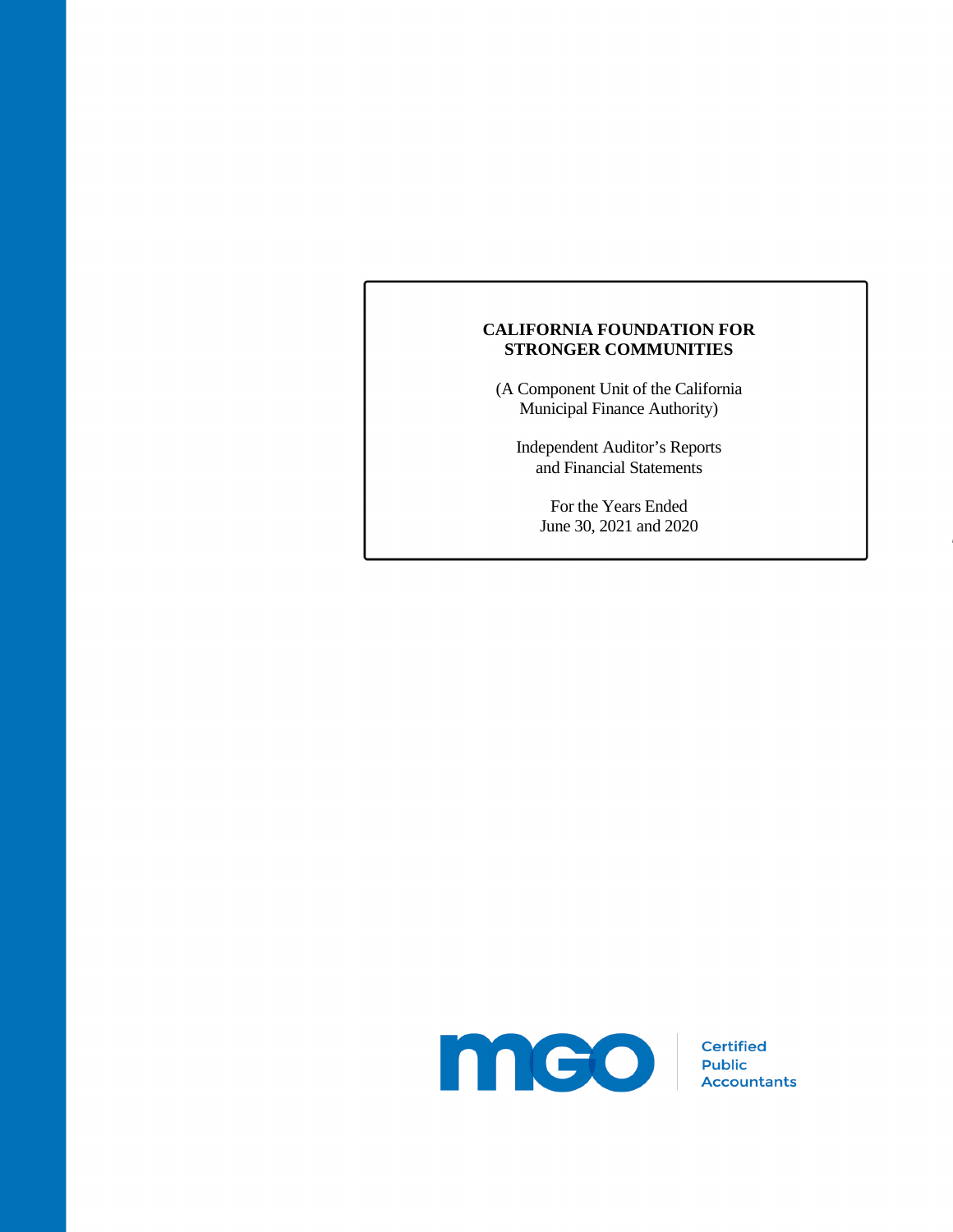(A Component Unit of the California Municipal Finance Authority) For the Years Ended June 30, 2021 and 2020

# *Table of Contents*

## *Page*

| <b>Financial Statements:</b> |  |
|------------------------------|--|
|                              |  |
|                              |  |
|                              |  |
|                              |  |
|                              |  |

# Other Report:

| Independent Auditor's Report on Internal Control Over Financial Reporting and on |  |
|----------------------------------------------------------------------------------|--|
| Compliance and Other Matters Based on an Audit of Financial Statements           |  |
|                                                                                  |  |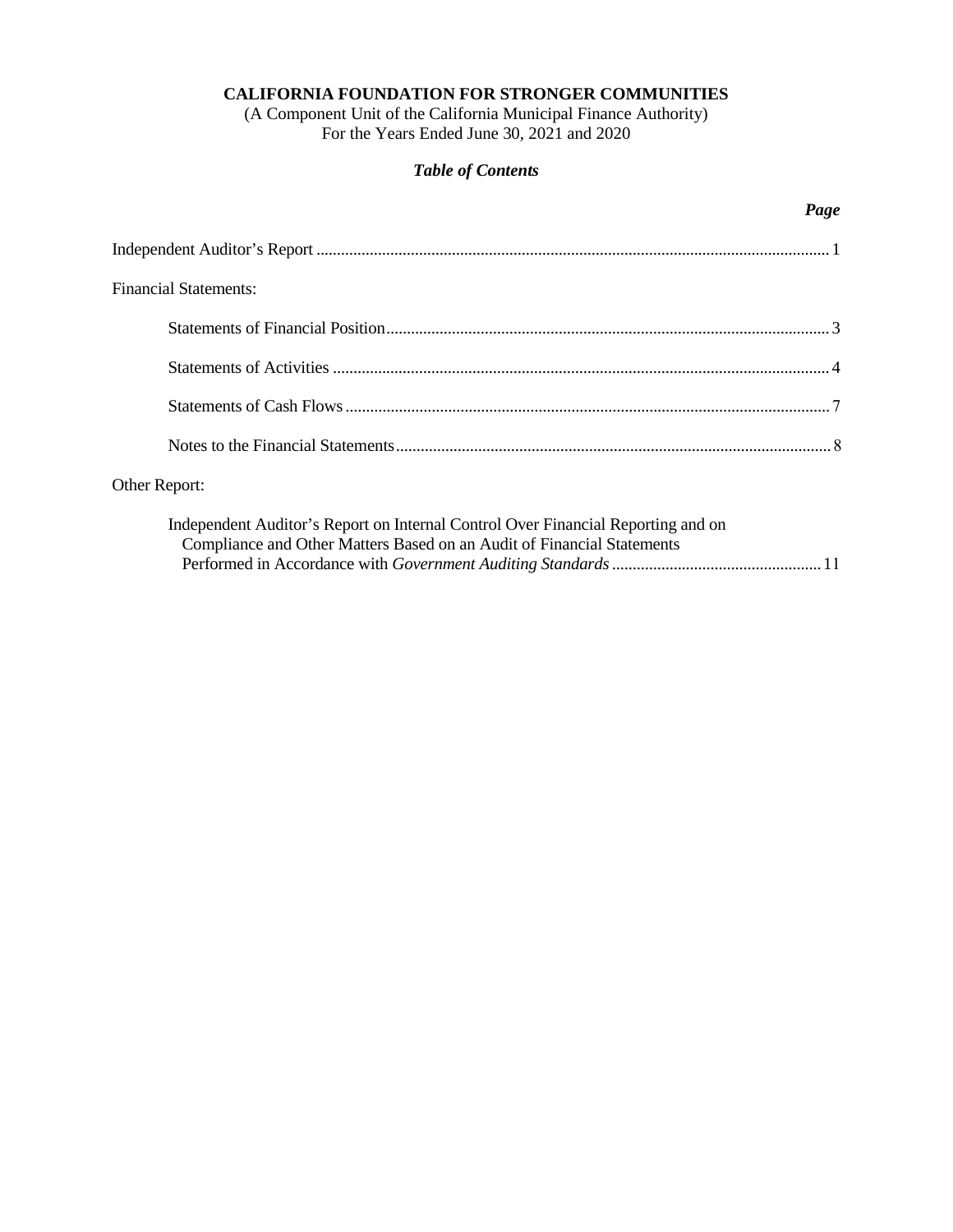

## **Independent Auditor's Report**

To the Board of Directors California Foundation for Stronger Communities

### **Report on the Financial Statements**

We have audited the accompanying financial statements of the California Foundation for Stronger Communities (the Foundation), a California nonprofit public benefit corporation, and a component unit of the California Municipal Finance Authority, which comprise the statements of financial position as of June 30, 2021 and 2020, and the related statements of activities and cash flows for the years then ended, and the related notes to the financial statements.

### *Management's Responsibility for the Financial Statements*

Management is responsible for the preparation and fair presentation of these financial statements in accordance with accounting principles generally accepted in the United States of America; this includes the design, implementation, and maintenance of internal control relevant to the preparation and fair presentation of financial statements that are free from material misstatement, whether due to fraud or error.

#### *Auditor's Responsibility*

Our responsibility is to express an opinion on these financial statements based on our audits. We conducted our audits in accordance with auditing standards generally accepted in the United States of America and the standards applicable to financial audits contained in *Government Auditing Standards* issued by the Comptroller General of the United States. Those standards require that we plan and perform the audit to obtain reasonable assurance about whether the financial statements are free from material misstatement.

An audit involves performing procedures to obtain audit evidence about the amounts and disclosures in the financial statements. The procedures selected depend on the auditor's judgment, including the assessment of the risks of material misstatement of the financial statements, whether due to fraud or error. In making those risk assessments, the auditor considers internal control relevant to the entity's preparation and fair presentation of the financial statements in order to design audit procedures that are appropriate in the circumstances, but not for the purpose of expressing an opinion on the effectiveness of the entity's internal control. Accordingly, we express no such opinion. An audit also includes evaluating the appropriateness of accounting policies used and the reasonableness of significant accounting estimates made by management, as well as evaluating the overall presentation of the financial statements.

We believe that the audit evidence we have obtained is sufficient and appropriate to provide a basis for our audit opinion.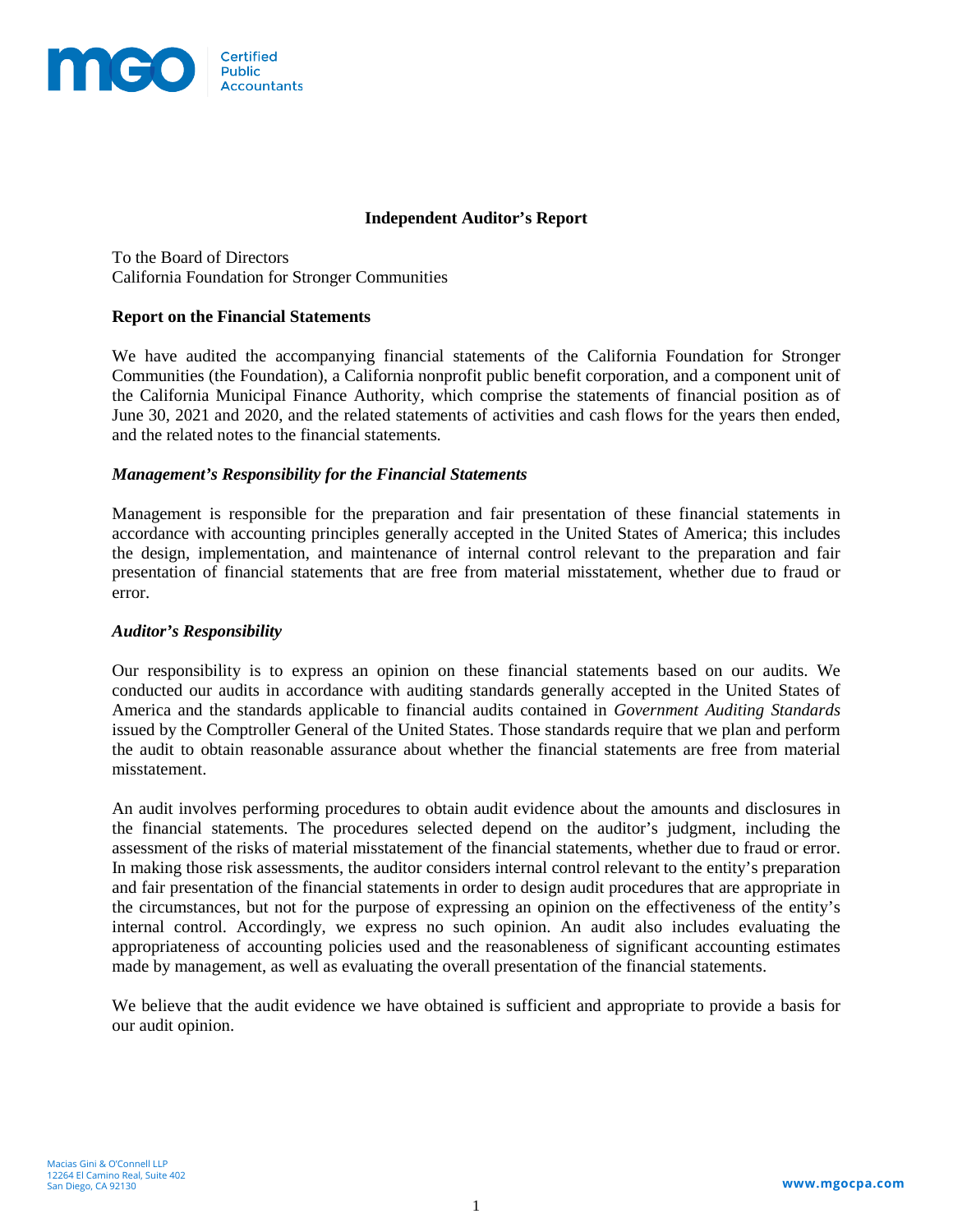### *Opinion*

In our opinion, the financial statements referred to above present fairly, in all material respects, the financial position of the California Foundation for Stronger Communities as of June 30, 2021 and 2020, and the changes in its net assets and its cash flows for the years then ended in accordance with accounting principles generally accepted in the United States of America.

### **Other Reporting Required by** *Government Auditing Standards*

In accordance with *Government Auditing Standards*, we have also issued our report dated March 8, 2022 on our consideration of the Foundation's internal control over financial reporting and on our tests of its compliance with certain provisions of laws, regulations, contracts, and grant agreements and other matters. The purpose of that report is solely to describe the scope of our testing of internal control over financial reporting and compliance and the results of that testing, and not to provide an opinion on the effectiveness of internal control over financial reporting or on compliance. That report is an integral part of an audit performed in accordance with *Government Auditing Standards* in considering the Foundation's internal control over financial reporting and compliance.

Macias Gini & O'Connell LAP

San Diego, California March 8, 2022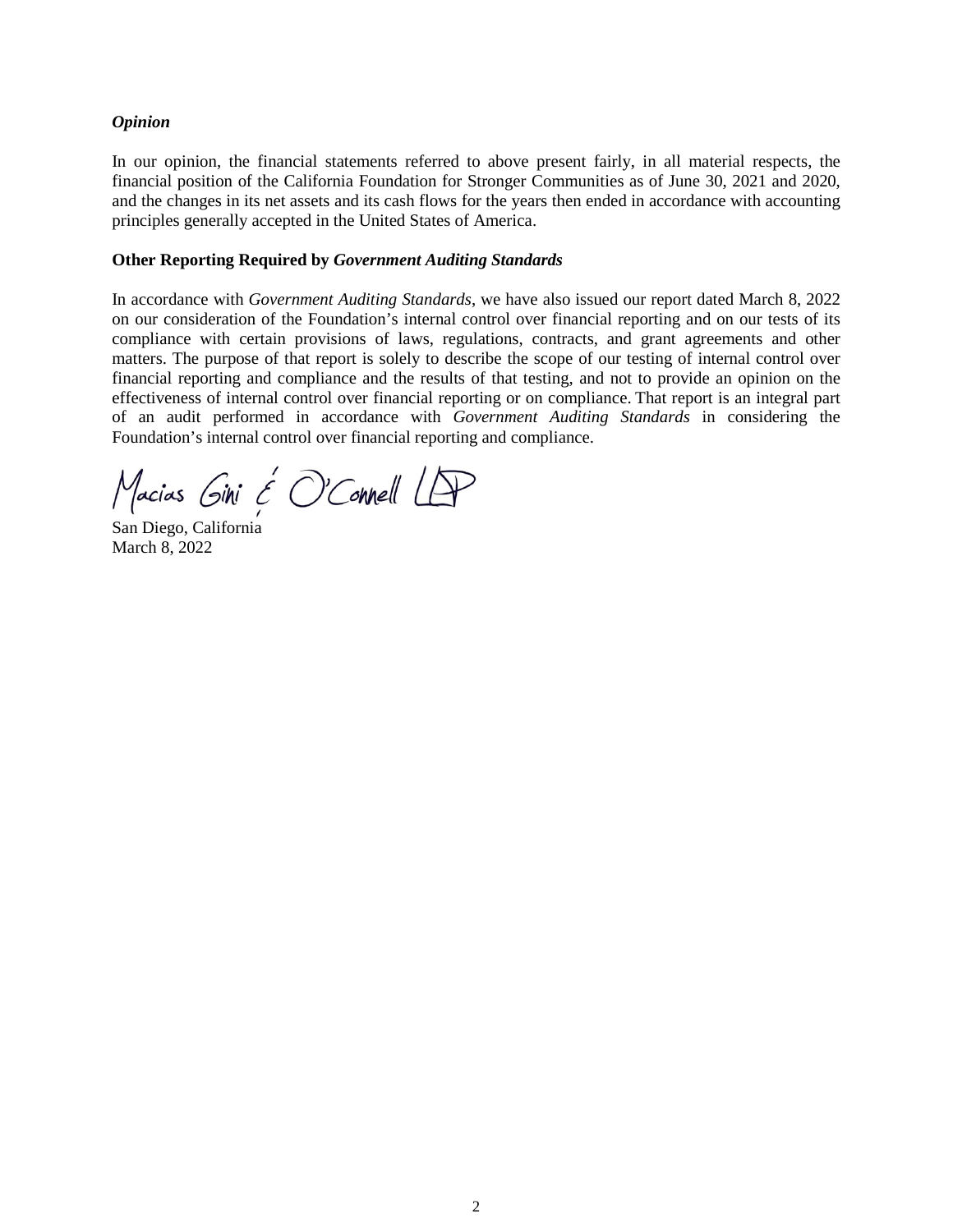# (A Component Unit of the California Municipal Finance Authority) Statements of Financial Position June 30, 2021 and 2020

|                                         | 2021         | 2020 |        |  |
|-----------------------------------------|--------------|------|--------|--|
| <b>ASSETS</b>                           |              |      |        |  |
| Cash                                    | \$<br>3,359  | \$   | 5,567  |  |
| Accounts receivable                     | 68,968       |      | 32,910 |  |
| <b>Total assets</b>                     | \$<br>72,326 | \$   | 38,477 |  |
| <b>LIABILITIES AND NET ASSETS</b>       |              |      |        |  |
| Liabilities:                            |              |      |        |  |
| Accrued expenses                        | \$<br>66,575 | \$   | 32,910 |  |
| Net assets:                             |              |      |        |  |
| Without donor restrictions              | 5,751        |      | 5,567  |  |
| <b>Total liabilities and net assets</b> | \$<br>72,326 | \$   | 38,477 |  |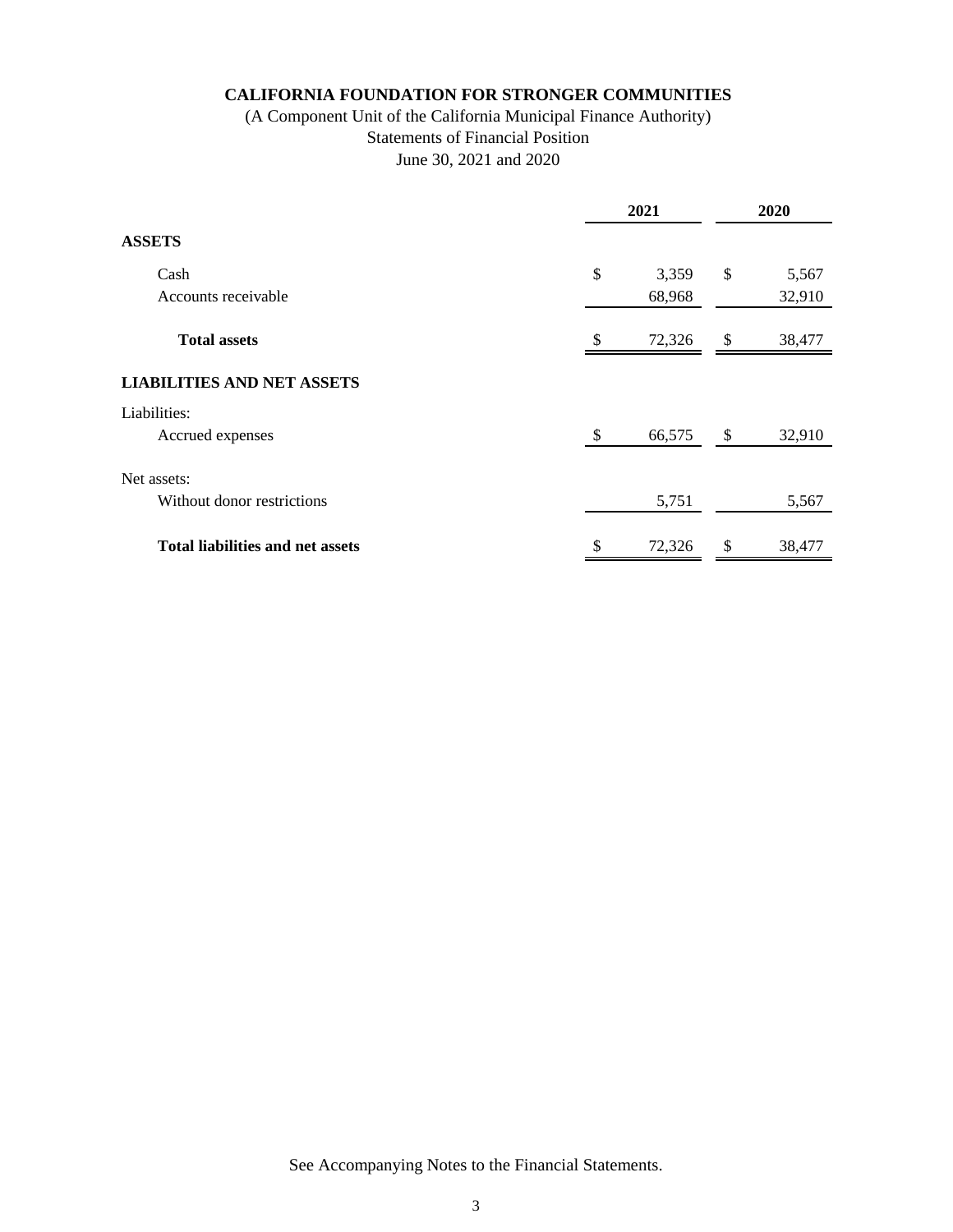# (A Component Unit of the California Municipal Finance Authority) Statements of Activities For the Years Ended June 30, 2021 and 2020

|                                                                 | 2021                   | 2020                   |  |  |  |
|-----------------------------------------------------------------|------------------------|------------------------|--|--|--|
| <b>UNRESTRICTED NET ASSETS</b><br><b>SUPPORT AND REVENUE</b>    |                        |                        |  |  |  |
| Contributions<br>Interest income                                | \$<br>2,804,291<br>184 | \$<br>2,784,037<br>130 |  |  |  |
| <b>Total unrestricted support and revenue</b>                   | 2,804,475              | 2,784,167              |  |  |  |
| Net assets released from restrictions                           | 252,041                | 189,412                |  |  |  |
| Total increase in unrestricted net assets                       | 3,056,516              | 2,973,579              |  |  |  |
| <b>EXPENSES</b>                                                 |                        |                        |  |  |  |
| Program services<br>Charitable donations                        | 3,042,041              | 2,959,572              |  |  |  |
| Support services<br>General and administrative                  | 14,291                 | 13,877                 |  |  |  |
| <b>Total expenses</b>                                           | 3,056,332              | 2,973,449              |  |  |  |
| Change in unrestricted net assets                               | 184                    | 130                    |  |  |  |
| TEMPORARILY RESTRICTED NET ASSETS<br><b>SUPPORT AND REVENUE</b> |                        |                        |  |  |  |
| Contributions                                                   | 252,041                | 189,412                |  |  |  |
| Net assets released from restrictions                           | (252,041)              | (189, 412)             |  |  |  |
| Change in temporarily restricted net assets                     |                        |                        |  |  |  |
| <b>Change in net assets</b>                                     | 184                    | 130                    |  |  |  |
| <b>NET ASSETS:</b>                                              |                        |                        |  |  |  |
| Beginning of year                                               | 5,567                  | 5,437                  |  |  |  |
| End of year                                                     | \$<br>5,751            | \$<br>5,567            |  |  |  |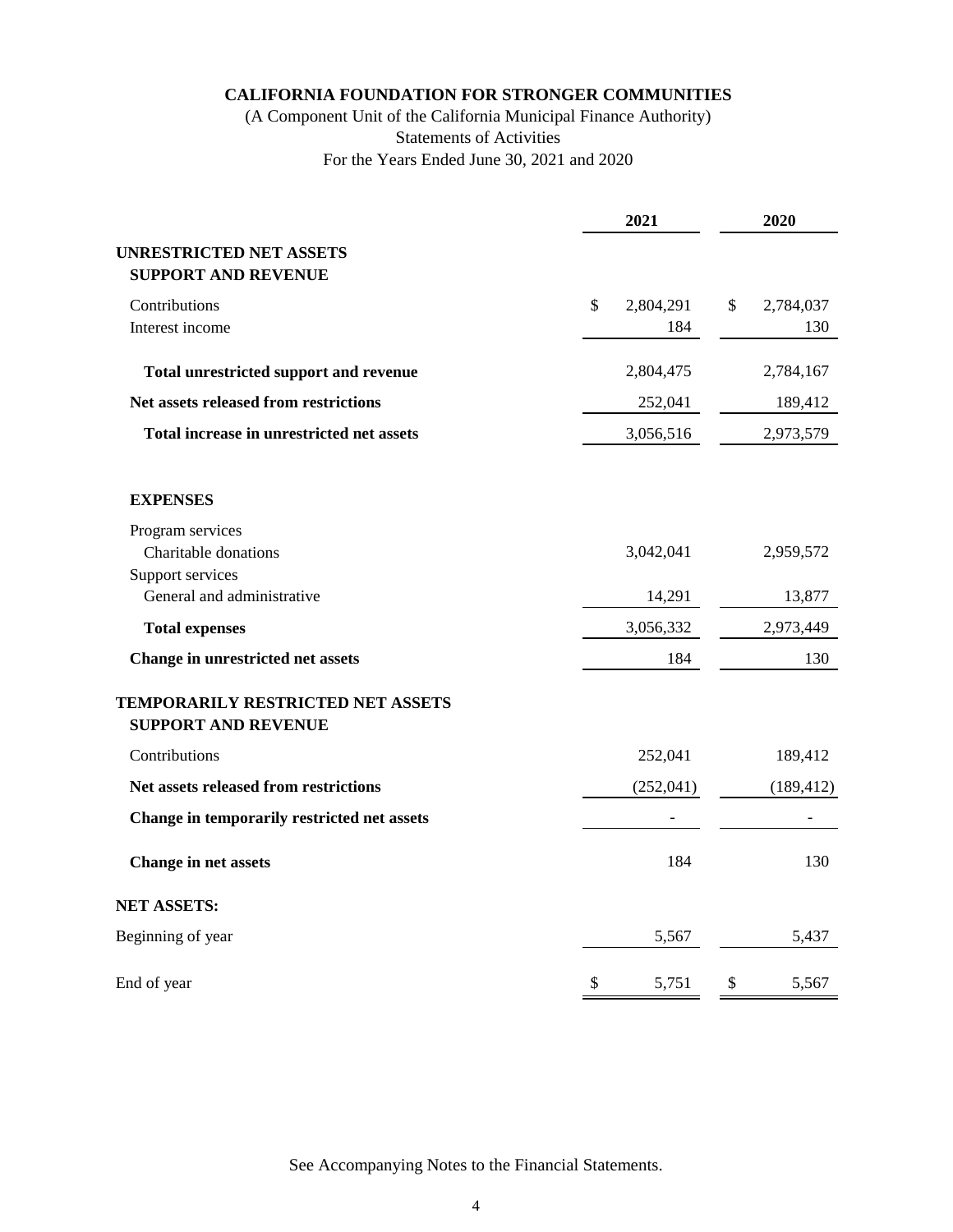# (A Component Unit of the California Municipal Finance Authority) Statements of Activities (Continued) For the Year Ended June 30, 2021

|                                                                           | <b>Without Donor</b><br><b>With Donor</b><br><b>Restrictions</b><br><b>Restrictions</b> |                             |    |                       | <b>Total</b> |                  |
|---------------------------------------------------------------------------|-----------------------------------------------------------------------------------------|-----------------------------|----|-----------------------|--------------|------------------|
| <b>SUPPORT AND REVENUE</b>                                                |                                                                                         |                             |    |                       |              |                  |
| Contributions<br>Interest income<br>Net assets released from restrictions | \$                                                                                      | 2,804,291<br>184<br>252,041 | \$ | 252,041<br>(252, 041) | \$           | 3,056,332<br>184 |
| <b>Total support and revenue</b>                                          |                                                                                         | 3,056,516                   |    |                       |              | 3,056,516        |
| <b>EXPENSES</b>                                                           |                                                                                         |                             |    |                       |              |                  |
| Program services:<br>Charitable donations<br>Support services:            |                                                                                         | 3,042,041                   |    |                       |              | 3,042,041        |
| General and administrative                                                |                                                                                         | 14,291                      |    |                       |              | 14,291           |
| <b>Total expenses</b>                                                     |                                                                                         | 3,056,332                   |    |                       |              | 3,056,332        |
| Change in net assets                                                      |                                                                                         | 184                         |    |                       |              | 184              |
| <b>NET ASSETS:</b>                                                        |                                                                                         |                             |    |                       |              |                  |
| Beginning of year                                                         |                                                                                         | 5,567                       |    | $\qquad \qquad -$     |              | 5,567            |
| End of year                                                               | S.                                                                                      | 5,751                       | S  |                       | \$           | 5,751            |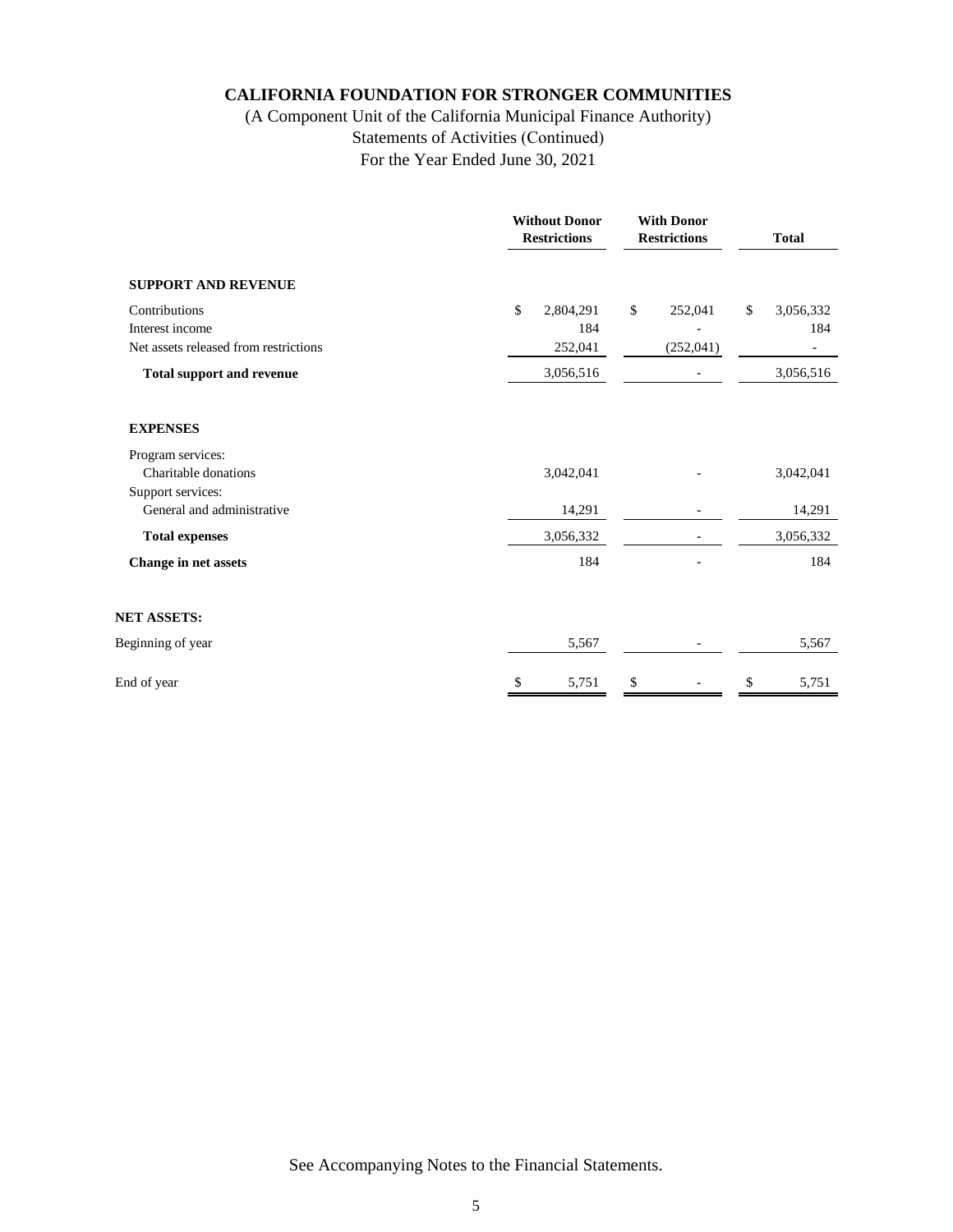# (A Component Unit of the California Municipal Finance Authority) Statements of Activities (Continued) For the Year Ended June 30, 2020

|                                                                           |    | <b>Without Donor</b><br><b>Restrictions</b> | <b>With Donor</b><br><b>Restrictions</b> |                       | <b>Total</b> |                                                  |
|---------------------------------------------------------------------------|----|---------------------------------------------|------------------------------------------|-----------------------|--------------|--------------------------------------------------|
| <b>SUPPORT AND REVENUE</b>                                                |    |                                             |                                          |                       |              |                                                  |
| Contributions<br>Interest income<br>Net assets released from restrictions | \$ | 2,784,037<br>130<br>189,412                 | \$                                       | 189,412<br>(189, 412) | \$           | 2,973,449<br>130<br>$\qquad \qquad \blacksquare$ |
| <b>Total support and revenue</b>                                          |    | 2,973,579                                   |                                          |                       |              | 2,973,579                                        |
| <b>EXPENSES</b>                                                           |    |                                             |                                          |                       |              |                                                  |
| Program services:<br>Charitable donations<br>Support services:            |    | 2,959,572                                   |                                          |                       |              | 2,959,572                                        |
| General and administrative                                                |    | 13,877                                      |                                          |                       |              | 13,877                                           |
| <b>Total expenses</b>                                                     |    | 2,973,449                                   |                                          |                       |              | 2,973,449                                        |
| Change in net assets                                                      |    | 130                                         |                                          |                       |              | 130                                              |
| <b>NET ASSETS:</b>                                                        |    |                                             |                                          |                       |              |                                                  |
| Beginning of year                                                         |    | 5,437                                       |                                          |                       |              | 5,437                                            |
| End of year                                                               | S  | 5,567                                       | \$                                       |                       | \$           | 5,567                                            |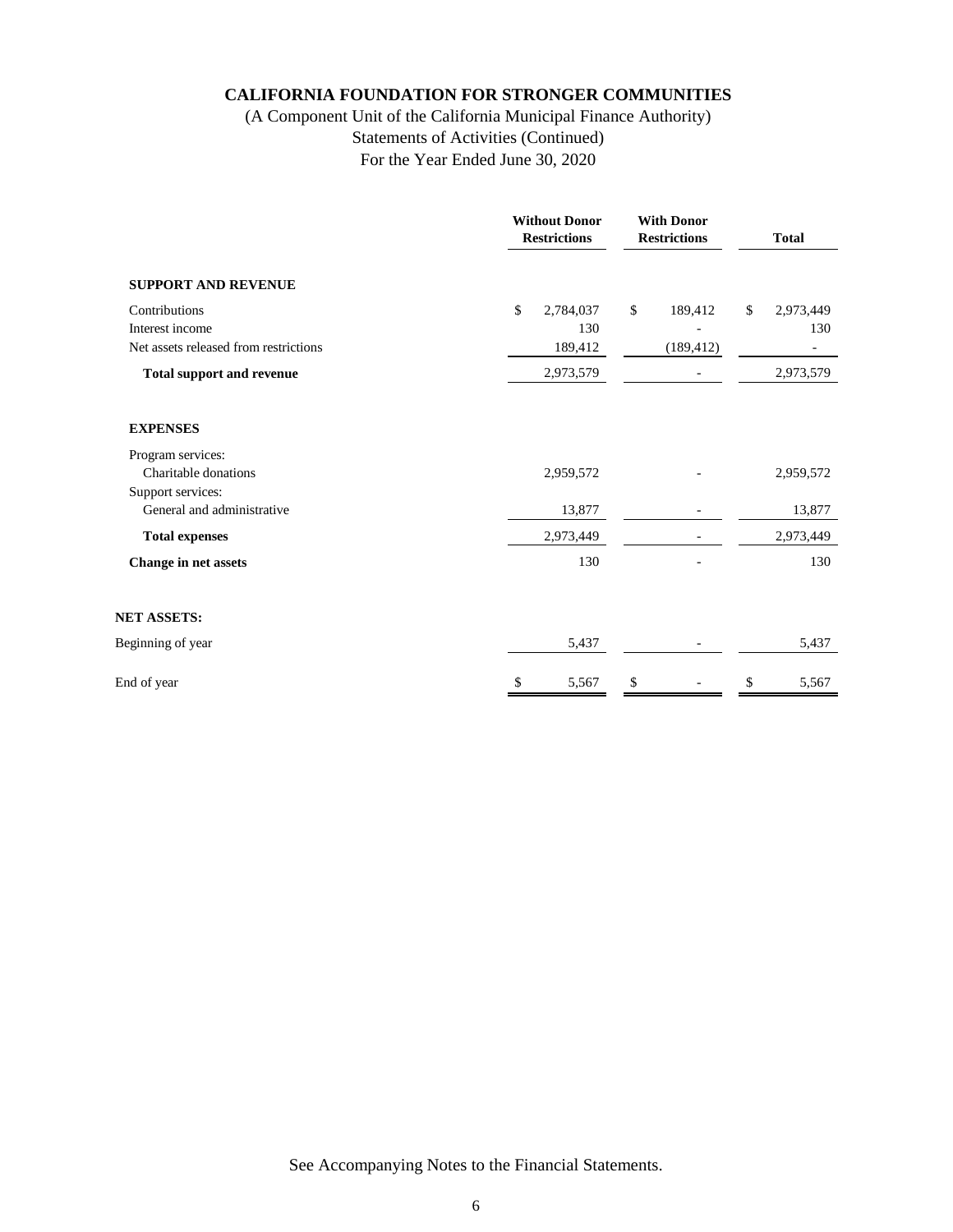(A Component Unit of the California Municipal Finance Authority) Statements of Cash Flows For the Years Ended June 30, 2021 and 2020

|                                                           | 2021      | 2020 |           |  |
|-----------------------------------------------------------|-----------|------|-----------|--|
| <b>CASH FLOWS FROM OPERATING ACTIVITIES:</b>              |           |      |           |  |
| Change in net assets                                      | \$<br>184 | \$   | 130       |  |
| Adjustments to reconcile change in net assets to net cash |           |      |           |  |
| provided by operating activities:                         |           |      |           |  |
| Changes in operating assets and liabilities:              |           |      |           |  |
| Accounts receivable                                       | (36,058)  |      | (19, 450) |  |
| Accrued expenses                                          | 33,665    |      | 19,450    |  |
| Net cash provided by (used by) operating activities       | (2,209)   |      | 130       |  |
| NET INCREASE (DECREASE) IN CASH                           | (2,209)   |      | 130       |  |
| <b>CASH</b>                                               |           |      |           |  |
| Beginning of year                                         | 5,567     |      | 5,437     |  |
| End of year                                               | 3,359     |      | 5,567     |  |
|                                                           |           |      |           |  |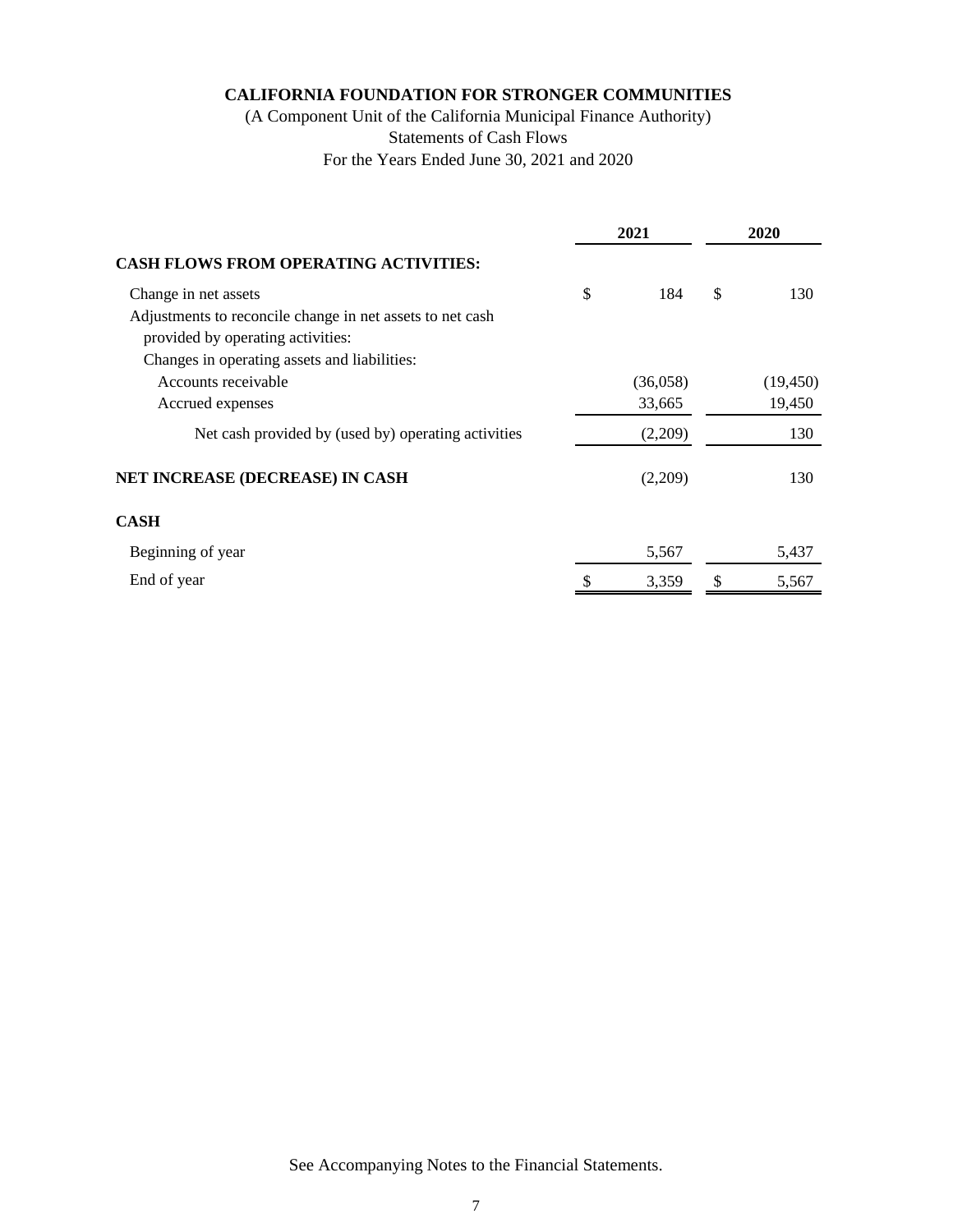(A Component Unit of the California Municipal Finance Authority) Notes to the Financial Statements For the Years Ended June 30, 2021 and 2020

## **NOTE 1: REPORTING ENTITY**

The California Foundation for Stronger Communities (Foundation) was established on February 17, 2004 as a California nonprofit public benefit corporation, organized under the Nonprofit Public Benefit Law for public and charitable purposes. The Foundation was formed for the specific purpose of administering, assisting or advising in the administration of the California Municipal Finance Authority (CMFA), a joint exercise of powers authority created pursuant to Title I, Division 7, Chapter 5 of the Government Code of the State of California and to provide financial grants or other financial support or benefits to nonprofit organizations, foundations, and corporations to strengthen and enhance charitable activities throughout the State of California.

The Foundation is considered a component unit of the CMFA. Component units, although legally separate entities are, in substance, part of the entity's operations, and so data from these units are combined with data of the primary government.

The CMFA issues separate financial statements and these can be obtained from the CMFA's finance department, 2111 Palomar Airport Road, Suite 320, Carlsbad, CA 92011 and can be found on the CMFA's website (www.cmfa-ca.com).

## **NOTE 2: SUMMARY OF SIGNIFICANT ACCOUNTING POLICIES**

### **Basis of Financial Presentation**

The accompanying financial statements of the Foundation have been prepared using the accrual basis of accounting in accordance with accounting principles generally accepted in the United States of America (U.S. GAAP) which recognizes revenues when earned and expenses when incurred. Under the accrual basis of accounting, the Foundation recognizes contributions as revenue when they are received or when they are unconditionally pledged while expenses are recognized when the liability is incurred.

The Foundation presents its financial statements in accordance with Financial Accounting Standards Board (FASB) Accounting Standards Codification (ASC) Topic 958, *Not-for-Profit Entities,* Subtopics 205, 210, 220 and 230. Net assets, revenues, expenses, gains, and losses are classified based on the existence or absence of donor-imposed restrictions. Accordingly, net assets of the Foundation and changes therein are classified and reported as follows:

Net assets without donor restrictions – net assets that are not subject to donor-imposed restrictions and may be expended for any purpose in performing the primary objectives of the Foundation. These net assets may be used at the discretion of management.

Net assets with donor restrictions – net assets that are subject to donor-imposed restrictions, such as those that will be met by the passage of time or other events specified by the donor. When a restriction expires (generally, when expenses are incurred satisfying the restricted purpose), net assets with donor restrictions are classified to net assets without donor restrictions and reported in the statements of activities as net assets released from restrictions. There are no net assets with donor restrictions as of June 30, 2021 and 2020, respectively.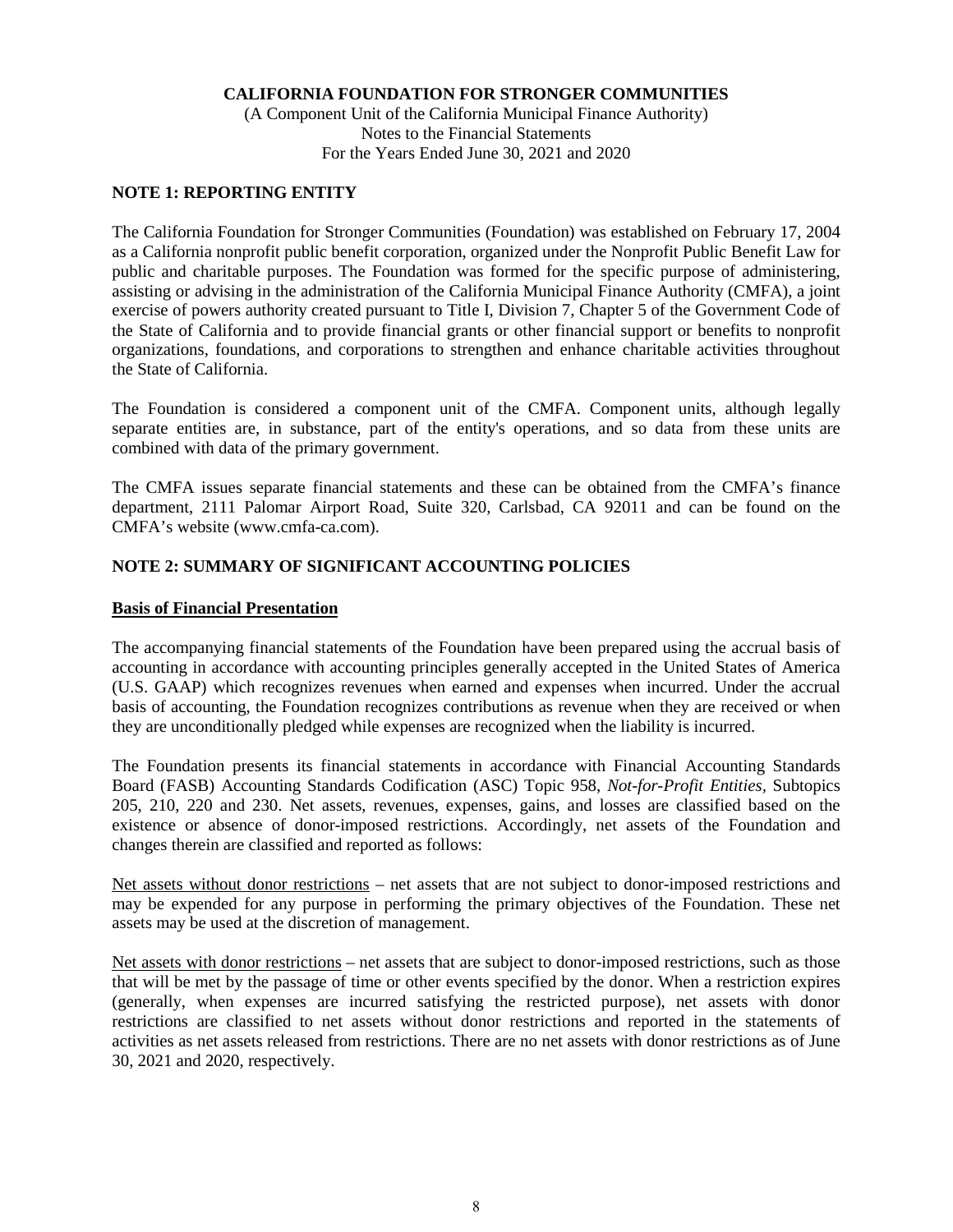(A Component Unit of the California Municipal Finance Authority) Notes to the Financial Statements (Continued) For the Years Ended June 30, 2021 and 2020

## **NOTE 2: SUMMARY OF SIGNIFICANT ACCOUNTING POLICIES (Continued)**

## **Cash**

For purposes of the Statements of Cash Flows, cash represents amounts held with financial institutions as demand deposits.

## **Accounts Receivable**

Accounts receivable consists of contributions with or without donor restrictions which are reported at the amount management expects to receive from the CMFA. There is no valuation allowance recorded as of June 30, 2021 and 2020, respectively, as these amounts are expected to be received in full.

## **Contributions**

Contributions include unconditional promises to give and are recognized as revenues in the period received. They are considered to be available for unrestricted use unless specifically restricted by the donor. Amounts received that are designated for future periods or received with donor stipulations that limit the use of the donated assets are reported as restricted support that increases the related net assets class. When a donor restriction expires, that is, when a stipulated purpose restriction is accomplished, the net assets are reclassified to net assets without donor restrictions and reported in the statement of activities as net assets released from restrictions.

## **Use of Estimates**

The preparation of the financial statements in conformity with U.S. GAAP requires management to make estimates and assumptions. These estimates and assumptions can affect certain reported amounts and disclosures. Accordingly, actual results could differ from these estimates and assumptions.

## **NOTE 3: LIQUIDITY AND AVAILABILITY OF RESOURCES**

The Foundation has \$72,326 and \$38,477 of financial assets available within one year of the statement of financial position date of June 30, 2021 and 2020, respectively, for general expenses, consisting of cash of \$3,359 and \$5,567 and accounts receivable of \$68,968 and \$32,910. Of these balances, \$66,675 and \$32,910 as of June 30, 2021 and 2020, respectively, are for accrued expenses and are not available for general purposes.

Management evaluates the Foundation's financial assets through annual budget reviews and monthly cash flow projections. Management has determined that financial assets are sufficient to manage its liquidity needs and meet its operating expenses within one year of the financial position date.

## **NOTE 4: CONCENTRATION OF CREDIT RISK**

Financial instruments that potentially subject the Foundation to concentration of credit risk consist of cash as demand deposits held with financial institutions, which at times, may exceed federally insured limits. The Foundation's cash balances at June 30, 2021 and 2020, respectively, were entirely insured.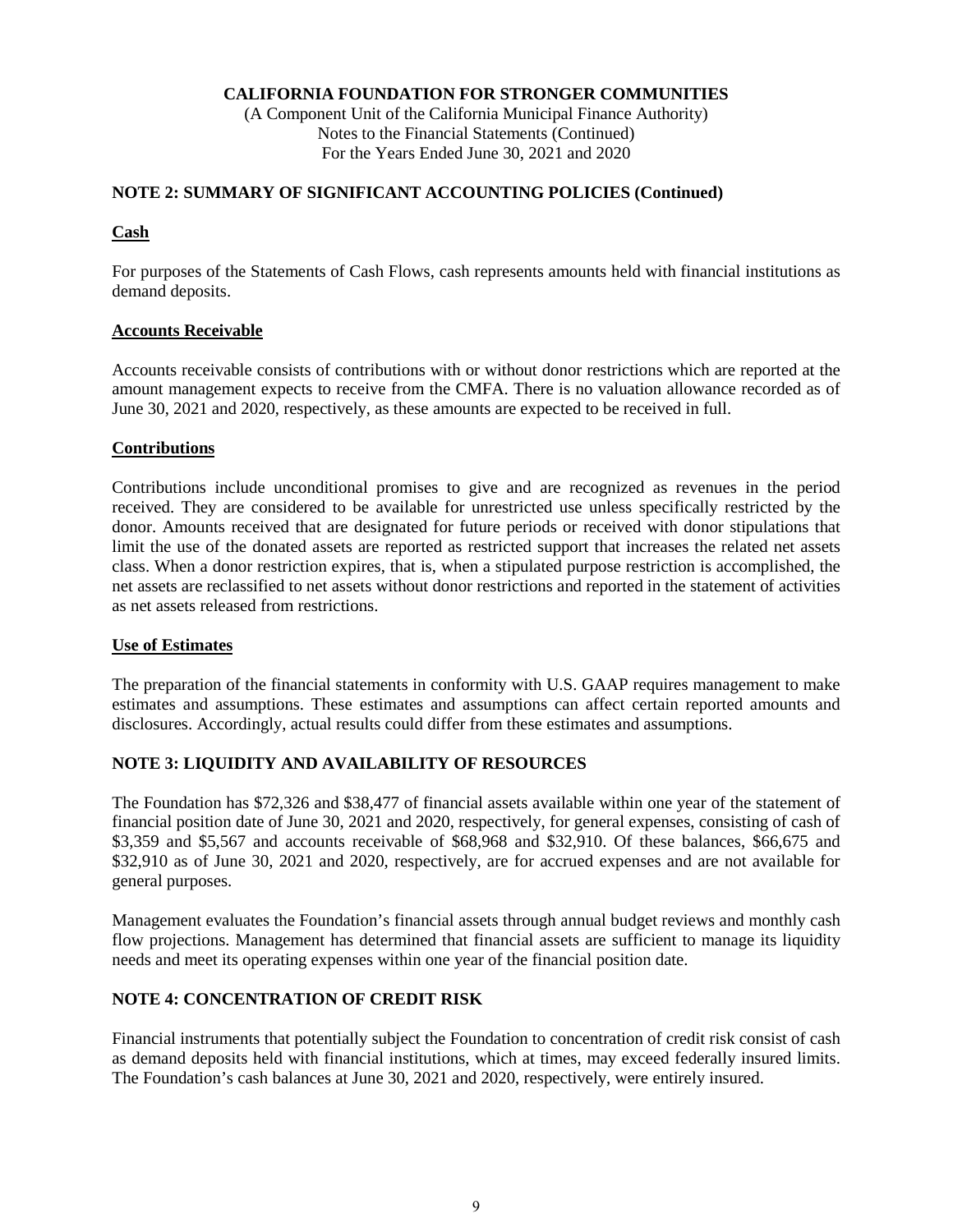(A Component Unit of the California Municipal Finance Authority) Notes to the Financial Statements (Continued) For the Years Ended June 30, 2021 and 2020

### **NOTE 5: MAJOR DONOR**

The Foundation receives all of its contributions from the CMFA, of which the Foundation is a component unit. Discontinuance of such contributions, an event that management does not deem likely, would represent a significant reduction in the Foundation's total revenues.

### **NOTE 6: INCOME TAXES**

The Foundation is exempt from federal and state income taxes under Section  $501(c)(3)$  of the Internal Revenue Code and relevant state tax regulations. Accordingly, income tax expense is limited to activities that are deemed by the Internal Revenue Service to be unrelated to their exempt purposes.

The Foundation follows the provisions of Accounting Standards Codification (ASC) Topic 740, *Income Taxes*, which provides standards for establishing, classifying, and disclosing any tax provision for uncertain tax positions. As of June 30, 2021, and 2020, the Foundation has concluded that there are no uncertain positions taken or expected to be taken that would require recognition of tax assets or liabilities or disclosure in the financial statements.

### **NOTE 7: PROGRAM SERVICES**

Program services pertain to financial support (e.g. charitable donations) granted to various local charities including those designated by the CMFA.

## **NOTE 8: SUBSEQUENT EVENTS**

The Foundation has evaluated subsequent events through March 8, 2022, which is the date the financial statements were issued. There were no subsequent events that required an adjustment to, or disclosure in the financial statements as of June 30, 2021.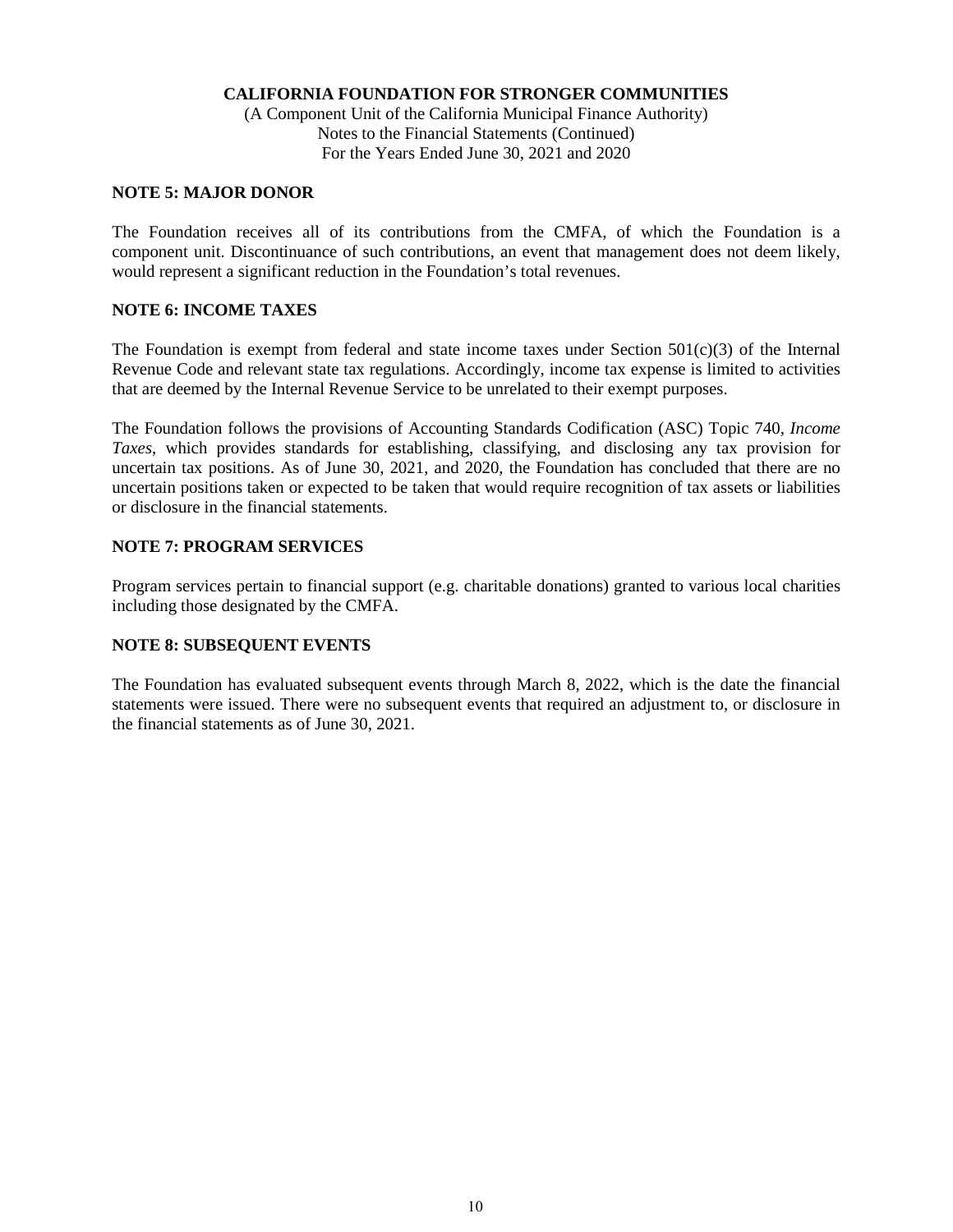

## **Independent Auditor's Report on Internal Control Over Financial Reporting and on Compliance and Other Matters Based on an Audit of Financial Statements Performed in Accordance with** *Government Auditing Standards*

To the Board of Directors California Foundation for Stronger Communities

We have audited in accordance with auditing standards generally accepted in the United States of America and the standards applicable to financial audits contained in *Government Auditing Standards*, issued by the Comptroller General of the United States, the financial statements of the California Foundation for Stronger Communities (the Foundation), a component unit of the California Municipal Finance Authority, which comprise the statement of financial position as of June 30, 2021, and the related statements of activities, and cash flows for the year then ended, and the related notes to the financial statements and have issued our report thereon dated March 8, 2022.

## **Internal Control Over Financial Reporting**

In planning and performing our audit of the financial statements, we considered the Foundation's internal control over financial reporting (internal control) as a basis for designing procedures that are appropriate in the circumstances for the purpose of expressing our opinion on the financial statements, but not for the purpose of expressing an opinion on the effectiveness of the Foundation's internal control. Accordingly, we do not express an opinion on the effectiveness of the Foundation's internal control.

A *deficiency in internal control* exists when the design or operation of a control does not allow management or employees, in the normal course of performing their assigned functions, to prevent, or detect and correct misstatements on a timely basis. A *material weakness* is a deficiency, or a combination of deficiencies, in internal control, such that there is a reasonable possibility that a material misstatement of the entity's financial statements will not be prevented, or detected and corrected on a timely basis. A *significant deficiency* is a deficiency, or a combination of deficiencies, in internal control that is less severe than a material weakness, yet important enough to merit attention by those charged with governance.

Our consideration of internal control was for the limited purpose described in the first paragraph of this section and was not designed to identify all deficiencies in internal control that might be material weaknesses or significant deficiencies. Given these limitations, during our audit, we did not identify any deficiencies in internal control that we consider to be material weaknesses. However, material weaknesses may exist that have not been identified.